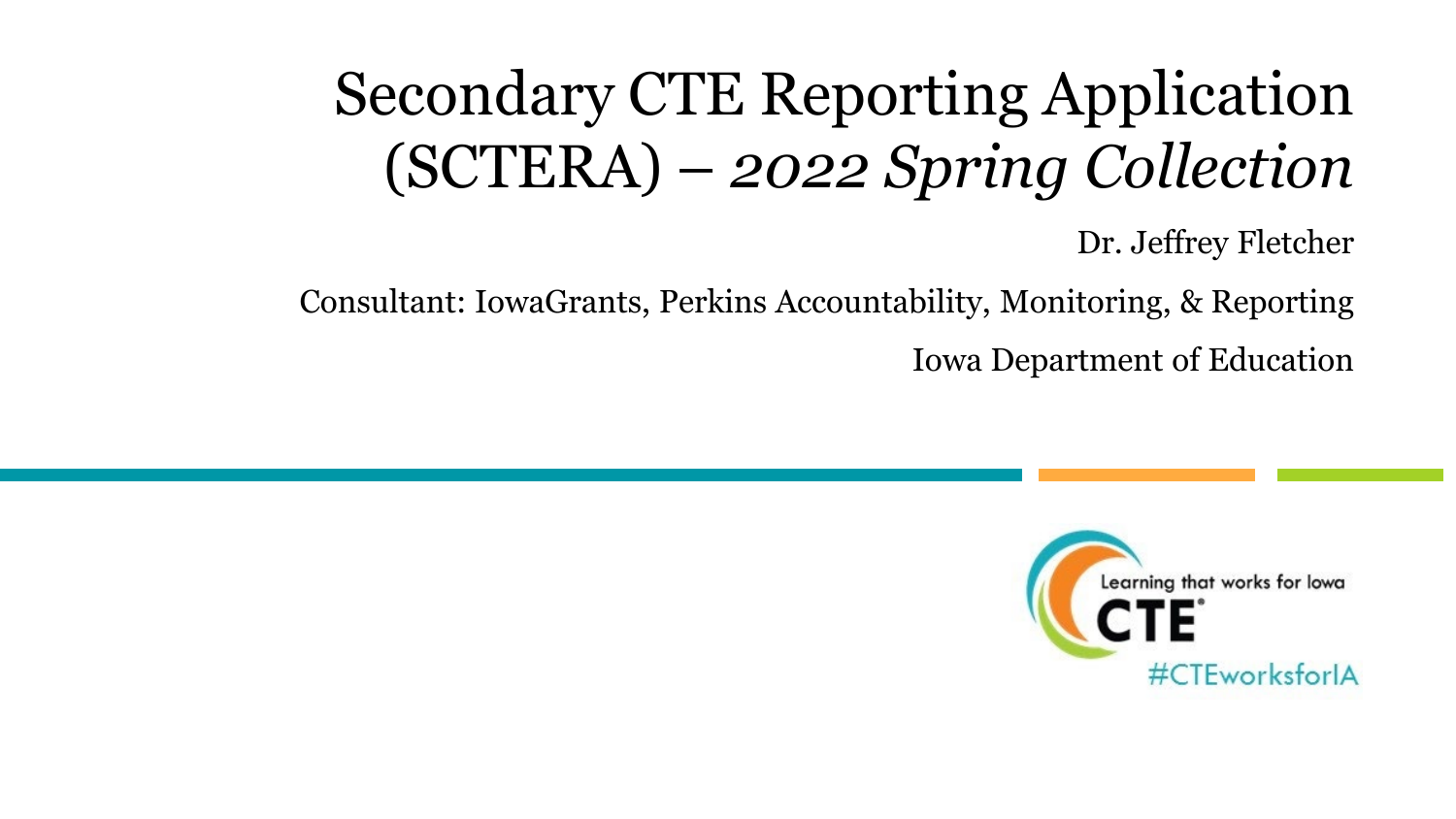#### SRI is used for… Secondary CTE Reporting Application (SCTERA)

- The SRI system is the basis for extracting CTE data into the Secondary CTE Reporting Application (SCTERA) system
	- A EdInfo Application within the Iowa [Education](https://portal.ed.iowa.gov/iowalandingpage/landing.aspx) Portal
- The data from SCTERA is used for ensuring that school districts comply with state and federal career and technical education requirements
- SCTERA is also used to develop the data required for the annual consolidated annual report (CAR) and reporting performance on the Federal Perkins accountability performance indicators

Learning that works for lowa

**Student Reporting in Iowa (SRI) – Course & student upload from district's SIS**

**One-way Data Connection**

**Secondary CTE Reporting Application – Courses & students from the district SIS upload tagged with a '9'**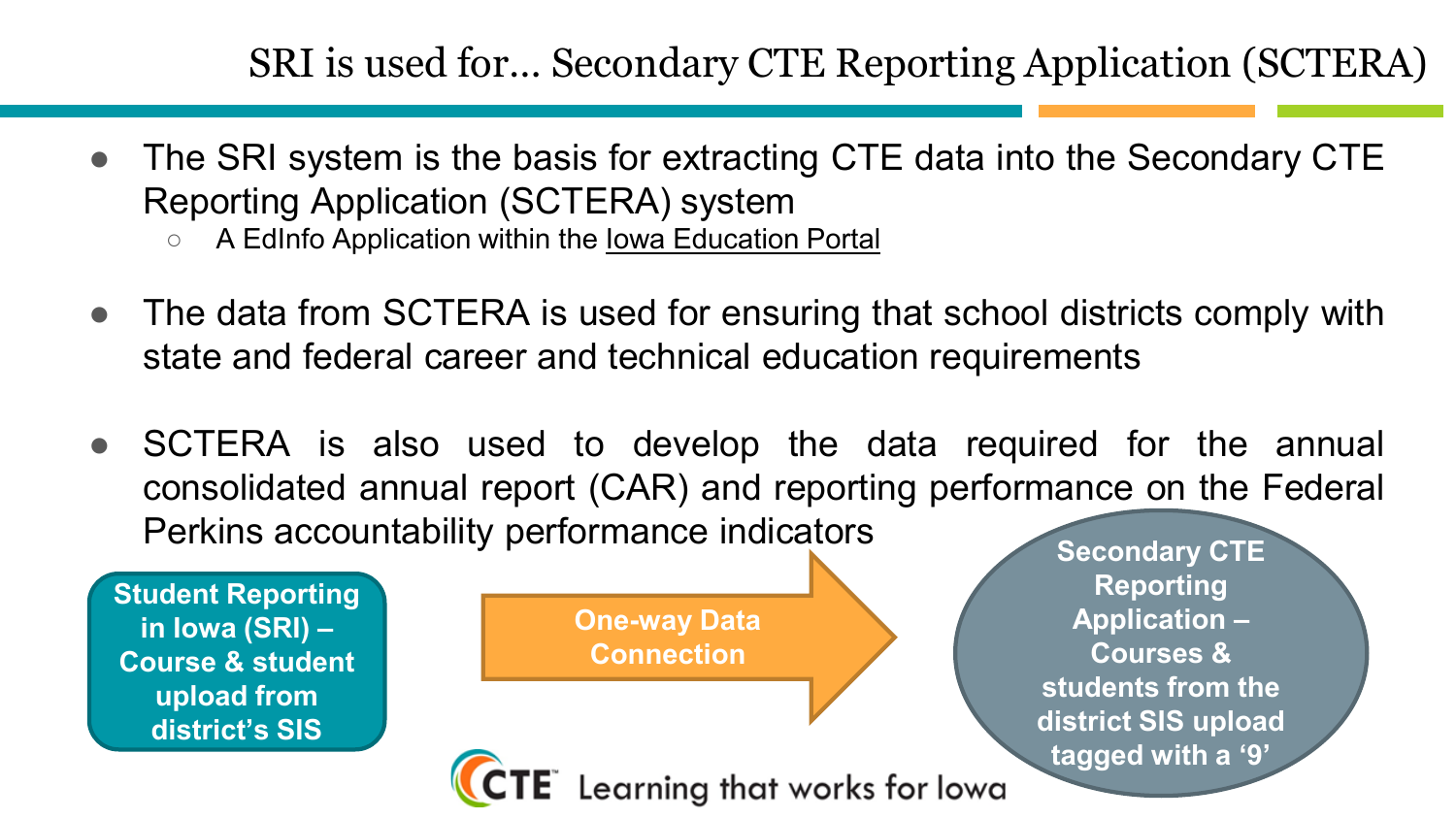Important Spring Collection Dates

- April 1 Spring Collection began; Program Student Breakdown Screen
- $\bullet$  June 15 Student lists submission due in SCTERA
- June 15 CTE Program updates due in SCTERA
- June 15 Program of Study due in SCTERA

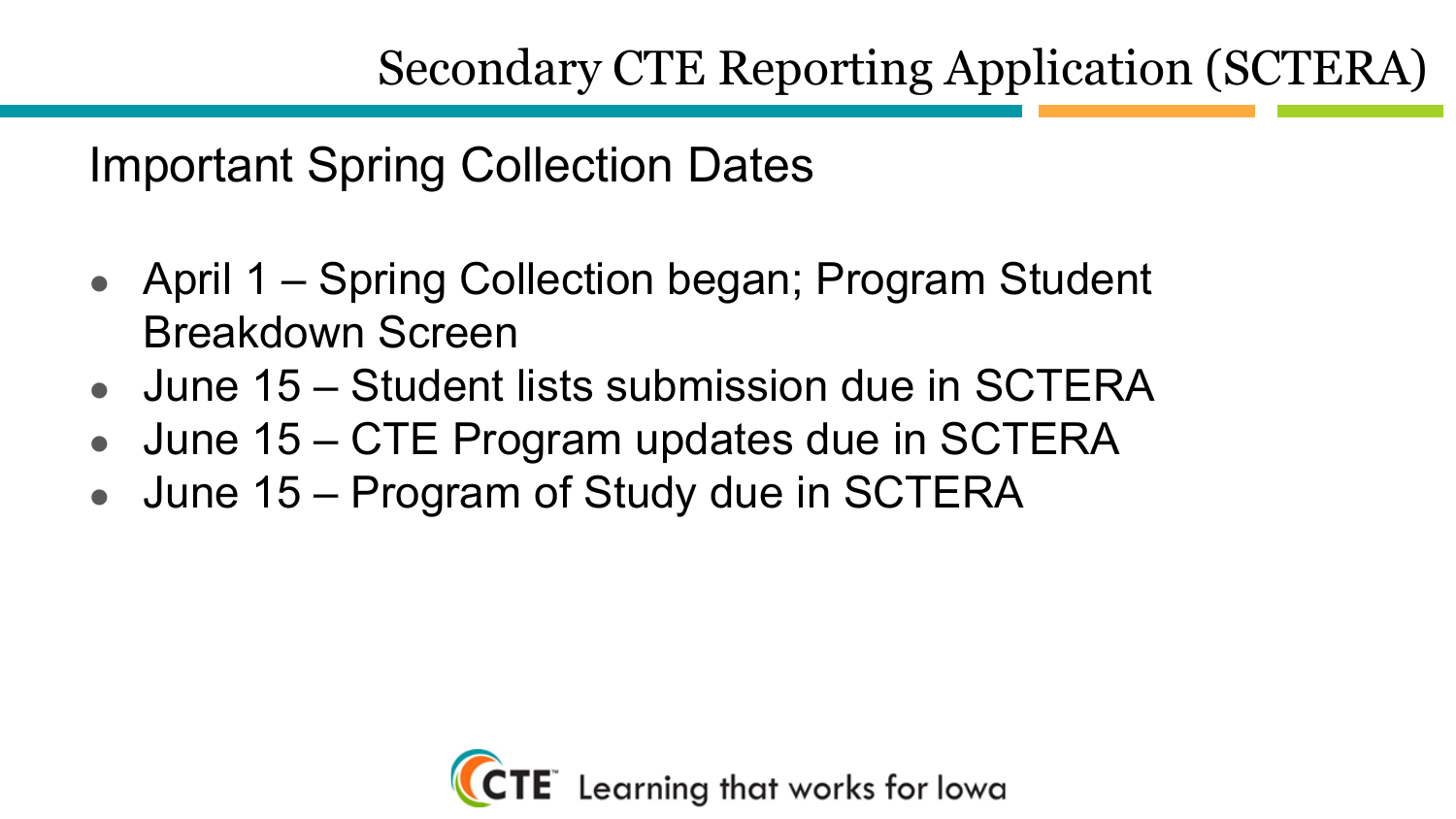Access to the Secondary CTE Reporting Application (SCTERA) is through the Iowa Education Portal: [https://portal.ed.iowa.gov](https://portal.ed.iowa.gov/).

Under A&A Account, select "Sign-In" - Enter your e-mail and the password on the sign-in screen



\*\*\*\* Important Information about Email Addresses, A&A accounts, and Organizations! \*\*\*\*

1. Please keep your email address associated with your A&A account up to date! Click on the "Sign In" tab found under the "A&A Account". Enter your Account ID and password, click on " Enter the email and confirm email, verify both emails match. Save and continue on to the Portal. Failure to keep this information current may result in an inability to access your applications.

2. Please note that you DO NOT need to create additional A&A accounts if you are changing schools or di-Update your A&A information, change your administrative organization, and request application access.

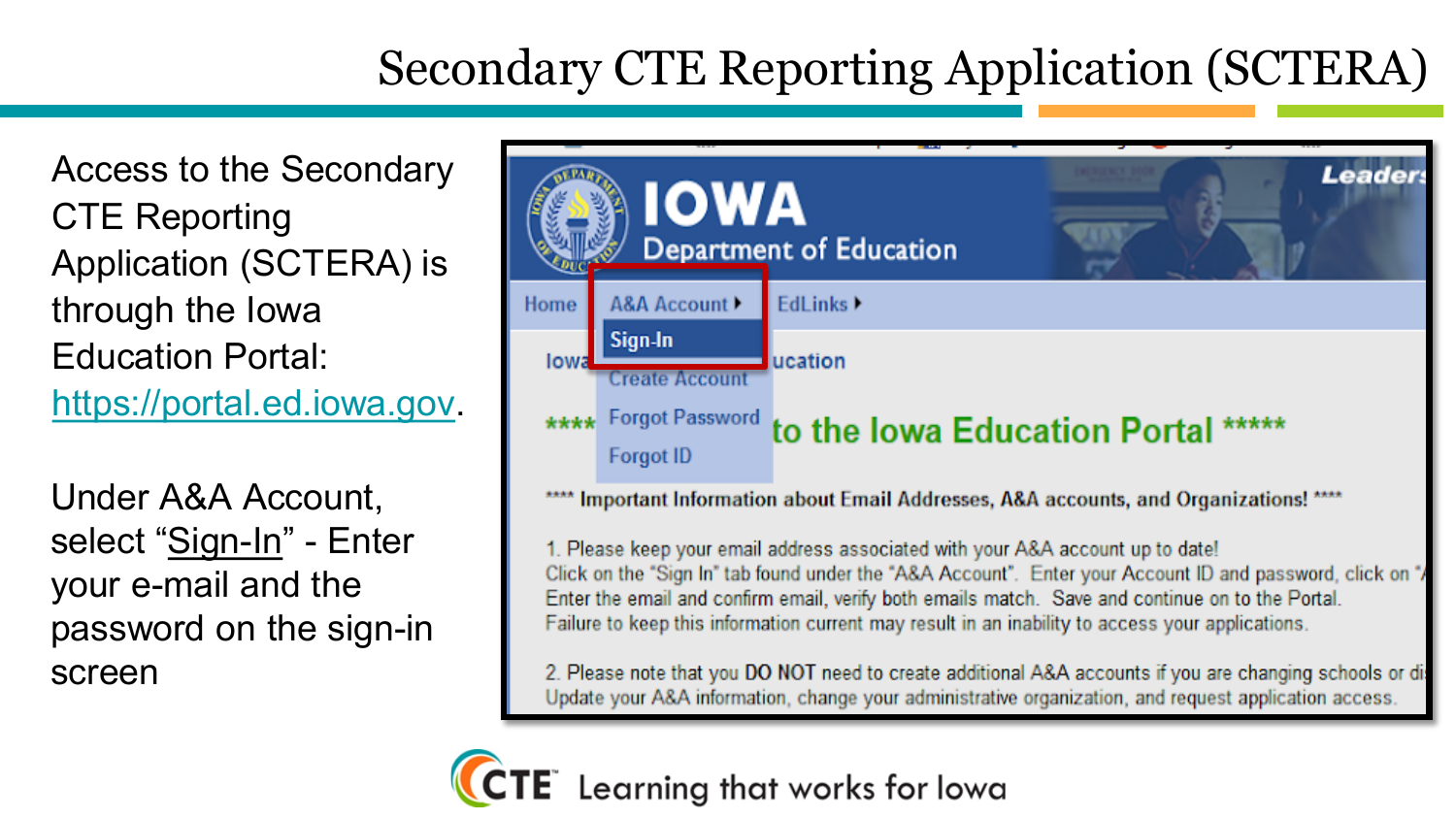*Note:* You can reset your password by clicking the Forgot Password button at the top of the page on the log in page.

If you do not have an A&A account, click on Create an Account at the top. Your district A&A Administrator will give you permission to the CTE application.



Learning that works for lowa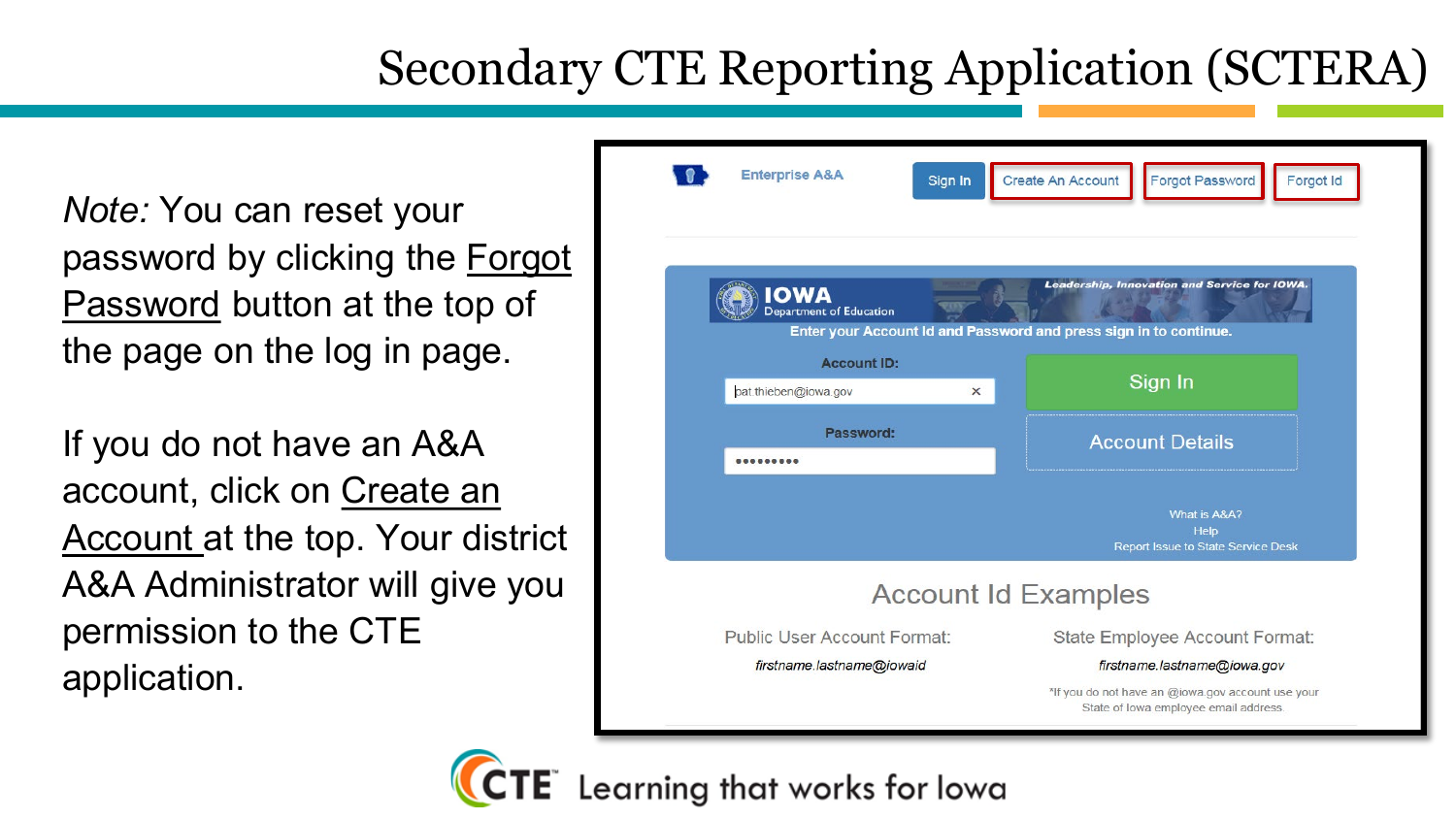#### **Open the Secondary CTE Reporting Application**

Click on EdInfo, then choose **Secondary CTE Reporting Application**

| Department of<br><b>Department of Education</b>                  |                                                         | <b>Leadership, Innovation and Service for IOWA.</b><br>Letitia Williams My Profile<br>Logout<br>Iowa State Department of Education $\ \vee\ $ |
|------------------------------------------------------------------|---------------------------------------------------------|-----------------------------------------------------------------------------------------------------------------------------------------------|
| Edlnsight<br><b>EdSites</b>                                      | Data Specs<br>Edlnfo <sup>+</sup>                       |                                                                                                                                               |
|                                                                  | <b>Adequate Yearly Progress State</b>                   |                                                                                                                                               |
|                                                                  | <b>Career and Technical Education</b>                   |                                                                                                                                               |
| Department of Educatic                                           | <b>Certified Supplementary Weighting</b>                |                                                                                                                                               |
| * Welcome to tl                                                  | CPlan                                                   | *****                                                                                                                                         |
|                                                                  | Download - DE to District                               |                                                                                                                                               |
| portant Information about En Early Childhood                     |                                                         | ons! ****                                                                                                                                     |
| se keep your email address a                                     | <b>Fall Beds</b>                                        |                                                                                                                                               |
| h the "Sign In" tab found unde                                   | <b>Fall BEDS Staff</b>                                  | password, click on "Account Details" (Do not press sign in).                                                                                  |
| le email and confirm email, vi<br>to keep this information curre | <b>Reorganization Progress Report</b>                   | to the Portal.<br>cations.                                                                                                                    |
| se note that you DO NOT need                                     | <b>Secondary CTE Reporting Application</b>              | anging schools or districts!                                                                                                                  |
| your A&A information, change                                     | <b>Spring BEDS</b>                                      | application access                                                                                                                            |
|                                                                  | find your applications? Chec Student Level Applications | Secondary CTE Reporting Application<br>ier noht-hand corner.                                                                                  |

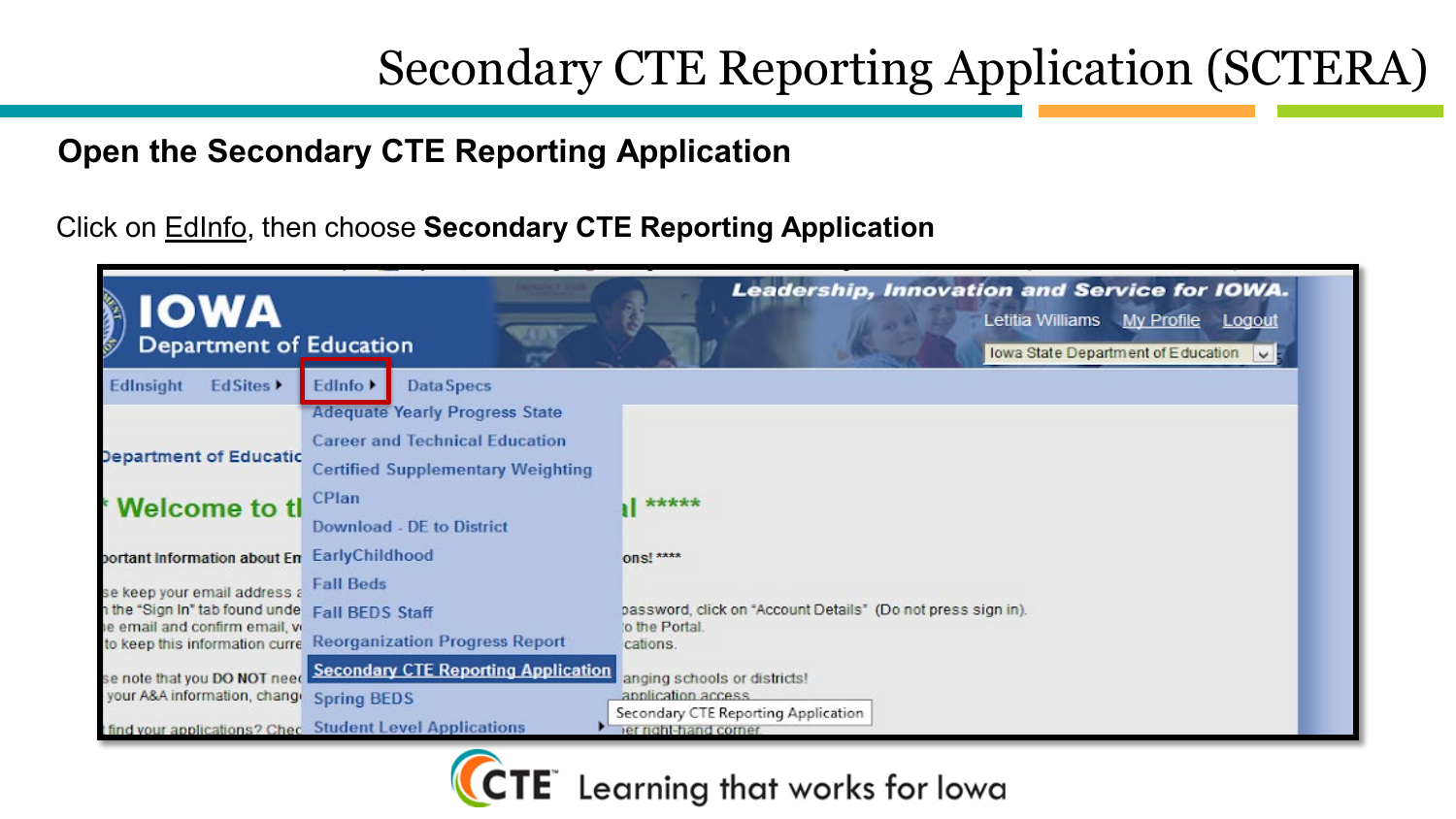#### **Completing Student Data – SPRING COLLECTION - Due June 15**

*Work to be completed April 1 – June 15 annually*

After the DE has approved a program ("blue" book icon), the student data for that program can be entered by clicking on the **GREEN** student ICON.

| Agriculture, Food and Natural Resources                         | Agriculture, Food and Natural Resources    |            | 0101000000 Agricultural Business and Management. 4.00 |      |  |
|-----------------------------------------------------------------|--------------------------------------------|------------|-------------------------------------------------------|------|--|
| Applied Sciences, Technology, Engineering, and<br>Manufacturing | Architecture and Construction              | 4699000000 | <b>CONSTRUCTION TRADES</b>                            | 4.00 |  |
| Business, Finance, Marketing and Management                     | Business, Management and<br>Administration |            | 5201010000 Business/Commerce, General.                | 3.50 |  |
| <b>Human Services</b>                                           | <b>Human Services</b>                      | 1901000000 | <b>FAMILY AND CONSUMER SCIENCES</b>                   | 3.50 |  |

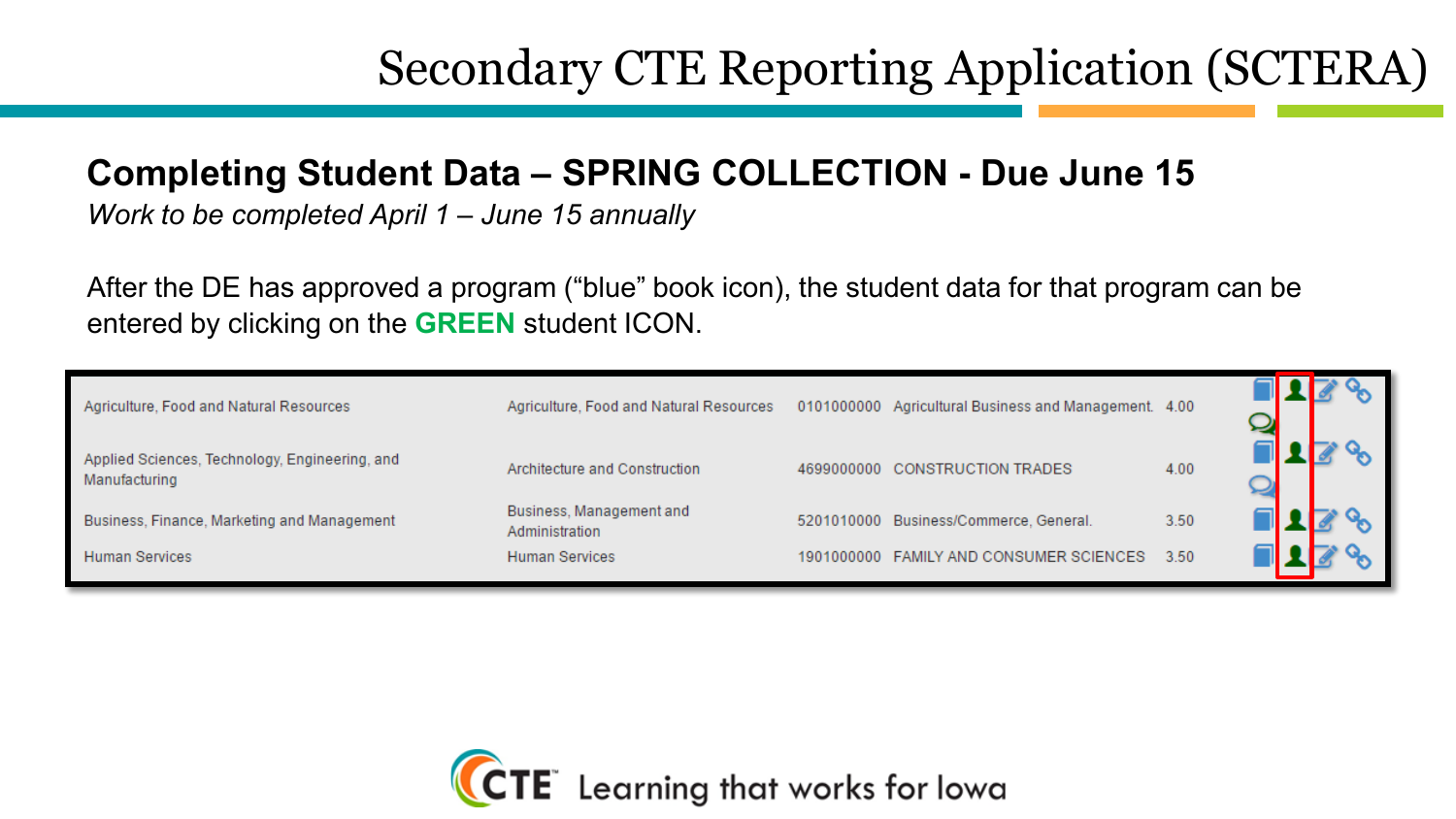The "Program Student Breakdown" screen will open.

| Program Student Breakdown |                                                                                                                                                                                                                                           |                            |                     |                                                                                                                                                                                                                                                                                                                                         |            | ×                 |
|---------------------------|-------------------------------------------------------------------------------------------------------------------------------------------------------------------------------------------------------------------------------------------|----------------------------|---------------------|-----------------------------------------------------------------------------------------------------------------------------------------------------------------------------------------------------------------------------------------------------------------------------------------------------------------------------------------|------------|-------------------|
|                           | Single Parent Column = Student is themself a single parent or is pregnant<br>Concentrator Column = Student has accumulated 2.0 Carnegie units in a CIP/CTE Program<br>Childhood Education CDA, Agriculture SAE*(120 Hours), and ProStart. |                            |                     | WBL Column = If a student is currently enrolled and participating in a course that offers embedded workplace experience but is not part of a work-based learning class<br>using one of these Sced Codes, check this box. Examples include and are limited to: Registered Apprenticeships, Pre-Apprenticeship, Health Science CNA, Early |            |                   |
| <b>Enrolled</b>           | <b>Concentrator</b>                                                                                                                                                                                                                       | <b>Single Parent</b>       | <b>WBL</b>          | <b>Action</b>                                                                                                                                                                                                                                                                                                                           |            |                   |
| 71                        |                                                                                                                                                                                                                                           |                            | 0                   | <b>Submit Student Data</b>                                                                                                                                                                                                                                                                                                              |            |                   |
| <b>Student Name</b>       | State ID                                                                                                                                                                                                                                  | <b>Program Total Units</b> | <b>Concentrator</b> | <b>Student is Single Parent</b>                                                                                                                                                                                                                                                                                                         | <b>WBL</b> |                   |
|                           |                                                                                                                                                                                                                                           |                            |                     |                                                                                                                                                                                                                                                                                                                                         |            | <b>Edit Units</b> |

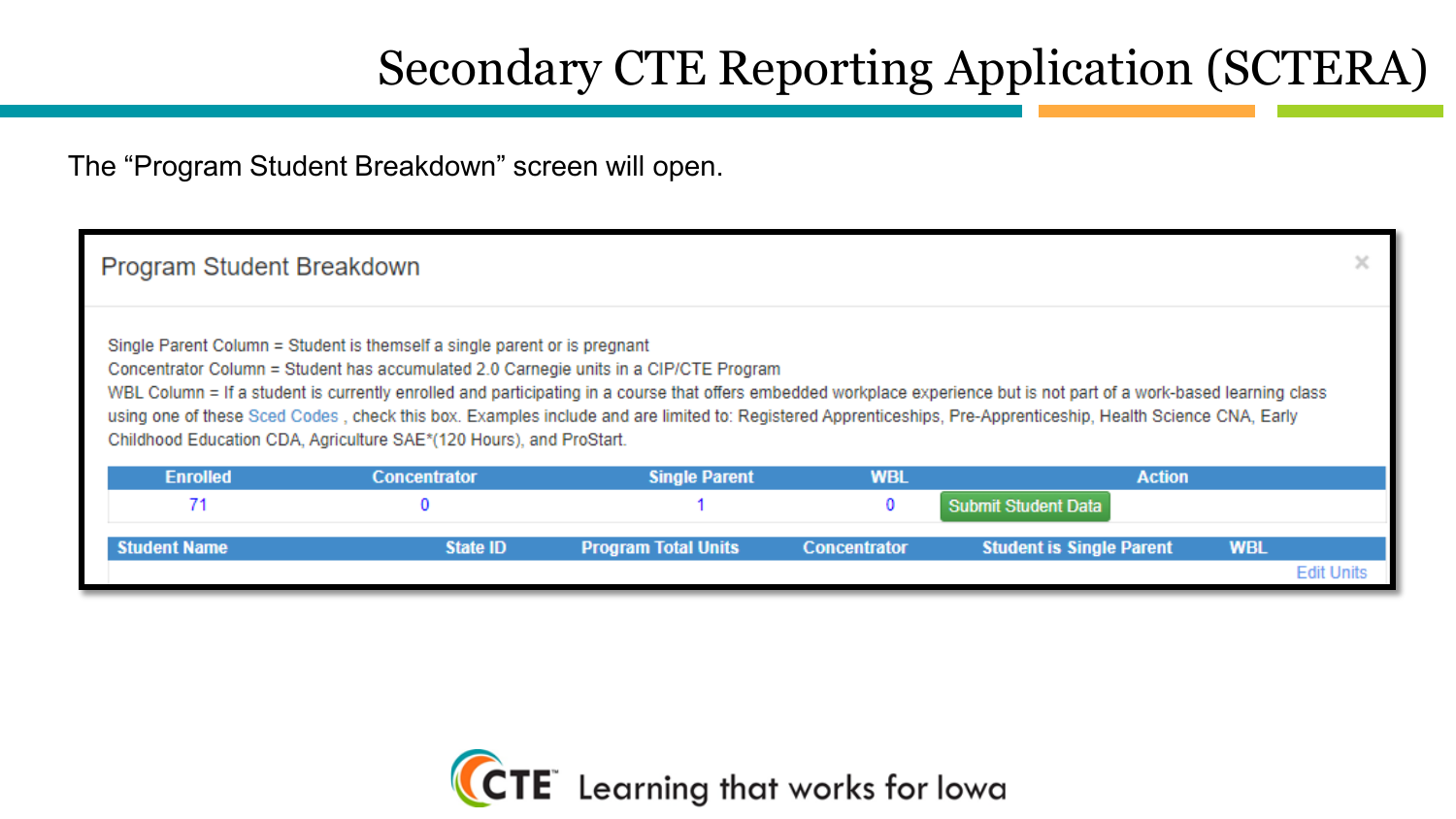The list is downloadable to Excel. **Please note that it will not download if using Safari. Must use Chrome or Firefox and must use a PC, not Apple, to print student list(s) for your instructors.**

**Concentrator (Column) =** Student has accumulated >2.0 units in a CIP/CTE Program.

• This column is programmed to calculate accumulated units within a CIP/CTE program based coursework enrollment (CareerED and SRI Databases).

**Single parent (Column) =** Student is a single-parent or is pregnant, *not* that they live in a single-parent household.

• Indicate that the student is a single parent by clicking on the appropriate check box (**District Deports**).

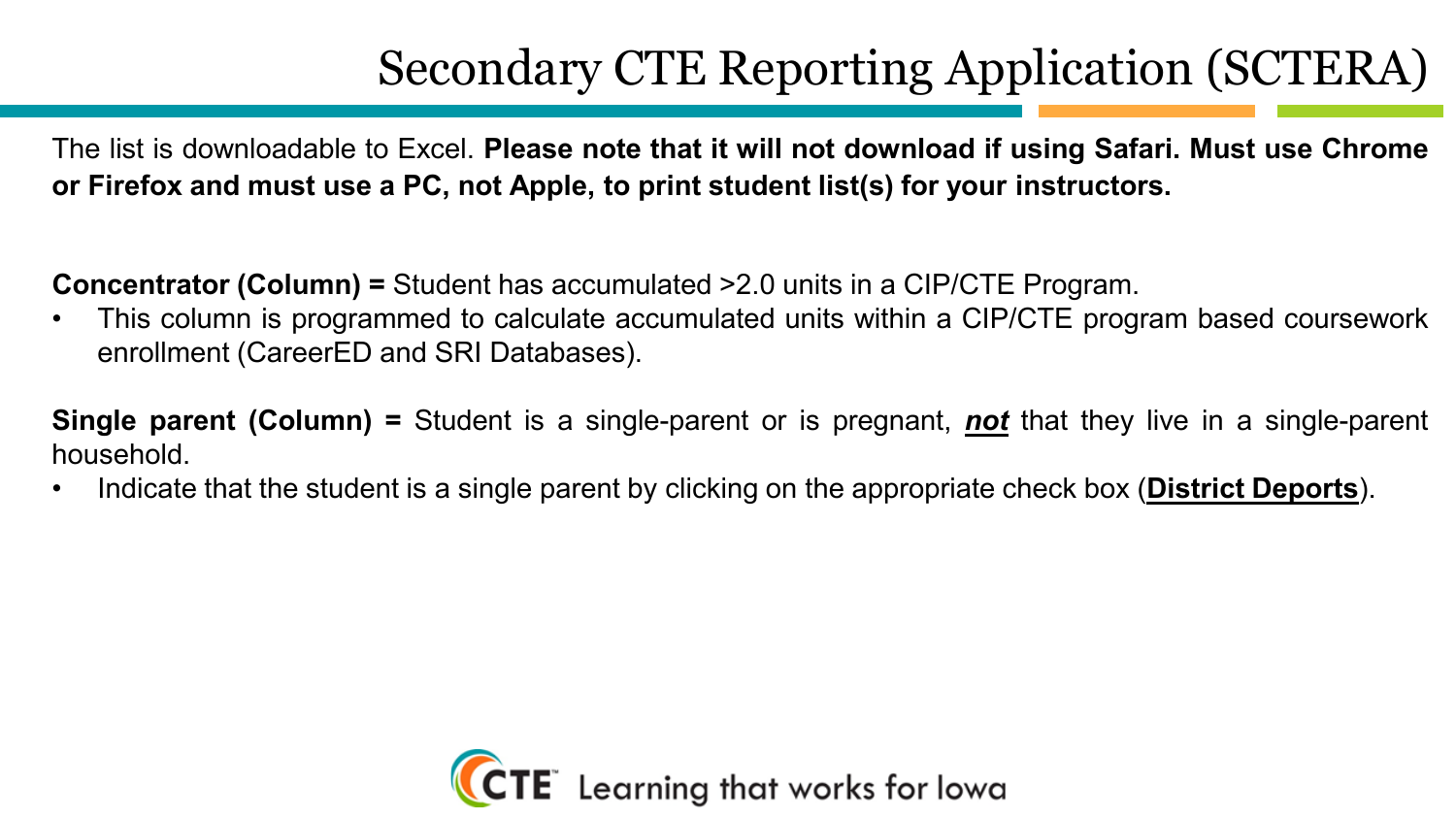The list is downloadable to Excel. **Please note that it will not download if using Safari. Must use Chrome or Firefox and must use a PC, not Apple, to print student list(s) for your instructors.**

**WBL (Column) =** If a student is currently enrolled and participating in a course that offers **embedded** workplace experience **but is not part of a work-based learning class using one of these SCED [Codes](https://educateiowa.gov/sites/files/ed/documents/SCED%20Codes%20for%20Perkins%20V%20-%20Work-Based%20Learning.pdf)**, check this box. *Examples include and are limited to: Registered Apprenticeships, Pre-Apprenticeship, Health Science CNA, Early Childhood Education CDA, Agriculture SAE\* (120 hours) and ProStart.* (**District Reports**).

**Perkins V Secondary Performance Indicator: Work-Based Learning Perkins V Work-Based Learning Defined from Sec. 3 [20 U.S.C. 2302] 55:** Sustained interactions with industry or community professionals in real workplace settings, to the extent practicable, or simulated environments at an educational institution that foster in-depth, firsthand engagement with the tasks required in a given career field, that are aligned to curriculum and instruction.

[Perkins V Work-Based Learning Indicator](https://educateiowa.gov/documents/perkins/2021/05/perkins-v-work-based-learning-indicator)

[SCED Codes for Perkins V: Work-Based Learning](https://educateiowa.gov/documents/perkins-v/2021/09/sced-codes-perkins-v-work-based-learning)

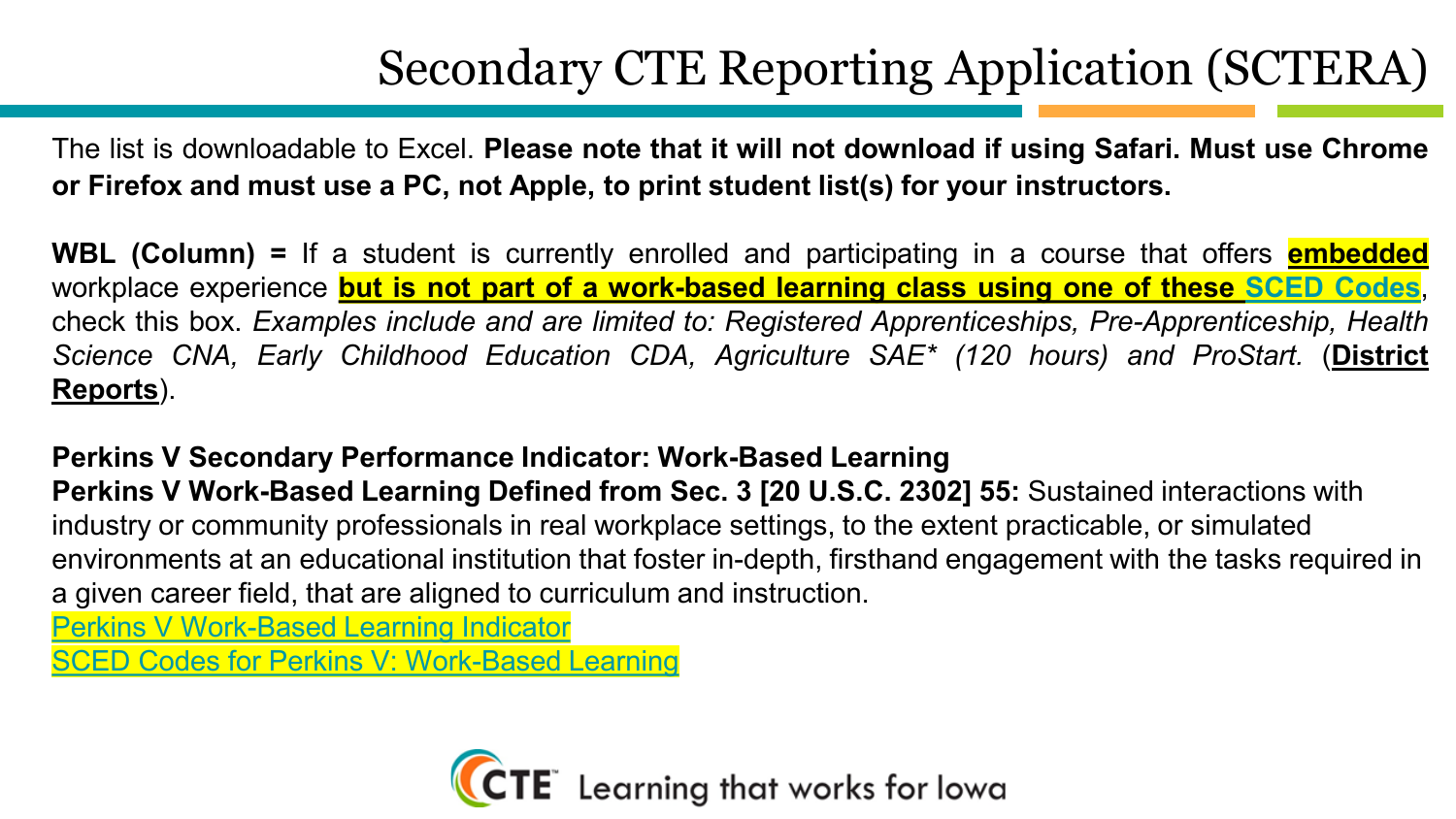The "Program Student Breakdown" screen will open, showing the student totals for the selected program. Review "**Student is Single Parent Column**" Column and "**WBL**" Column student lists for each CIP/Program. Checking/selecting a box in either column (orange box) will update the totals in the red-box.

If still unsure on whether or not any students need to be selected in the WBL column within a program please reach out to Kristy Volesky [\(kristy.volesky@iowa.gov](mailto:kristy.volesky@iowa.gov)) - examples are provided in the WBL column definition at top of the screen.

| Program Student Breakdown |                                                                                                                                                                                                                                                                  |                            |                        |                                                                                                                                                                                                                                                                                                                                                                                   |            |  |
|---------------------------|------------------------------------------------------------------------------------------------------------------------------------------------------------------------------------------------------------------------------------------------------------------|----------------------------|------------------------|-----------------------------------------------------------------------------------------------------------------------------------------------------------------------------------------------------------------------------------------------------------------------------------------------------------------------------------------------------------------------------------|------------|--|
| <b>Enrolled</b><br>71     | Single Parent Column = Student is themself a single parent or is pregnant<br>Concentrator Column = Student has accumulated 2.0 Carnegie units in a CIP/CTE Program<br>Childhood Education CDA, Agriculture SAE*(120 Hours), and ProStart.<br><b>Concentrator</b> | <b>Single Parent</b>       | <b>WBL</b><br>$\Omega$ | WBL Column = If a student is currently enrolled and participating in a course that offers embedded workplace experience but is not part of a work-based learning class<br>using one of these Sced Codes, check this box. Examples include and are limited to: Registered Apprenticeships, Pre-Apprenticeship, Health Science CNA, Early<br><b>Action</b><br>Si ibmit Student Data |            |  |
|                           |                                                                                                                                                                                                                                                                  |                            |                        |                                                                                                                                                                                                                                                                                                                                                                                   |            |  |
|                           |                                                                                                                                                                                                                                                                  |                            |                        |                                                                                                                                                                                                                                                                                                                                                                                   |            |  |
| <b>Student Name</b>       | State ID                                                                                                                                                                                                                                                         | <b>Program Total Units</b> | <b>Concentrator</b>    | <b>Student is Single Parent</b>                                                                                                                                                                                                                                                                                                                                                   | <b>WBL</b> |  |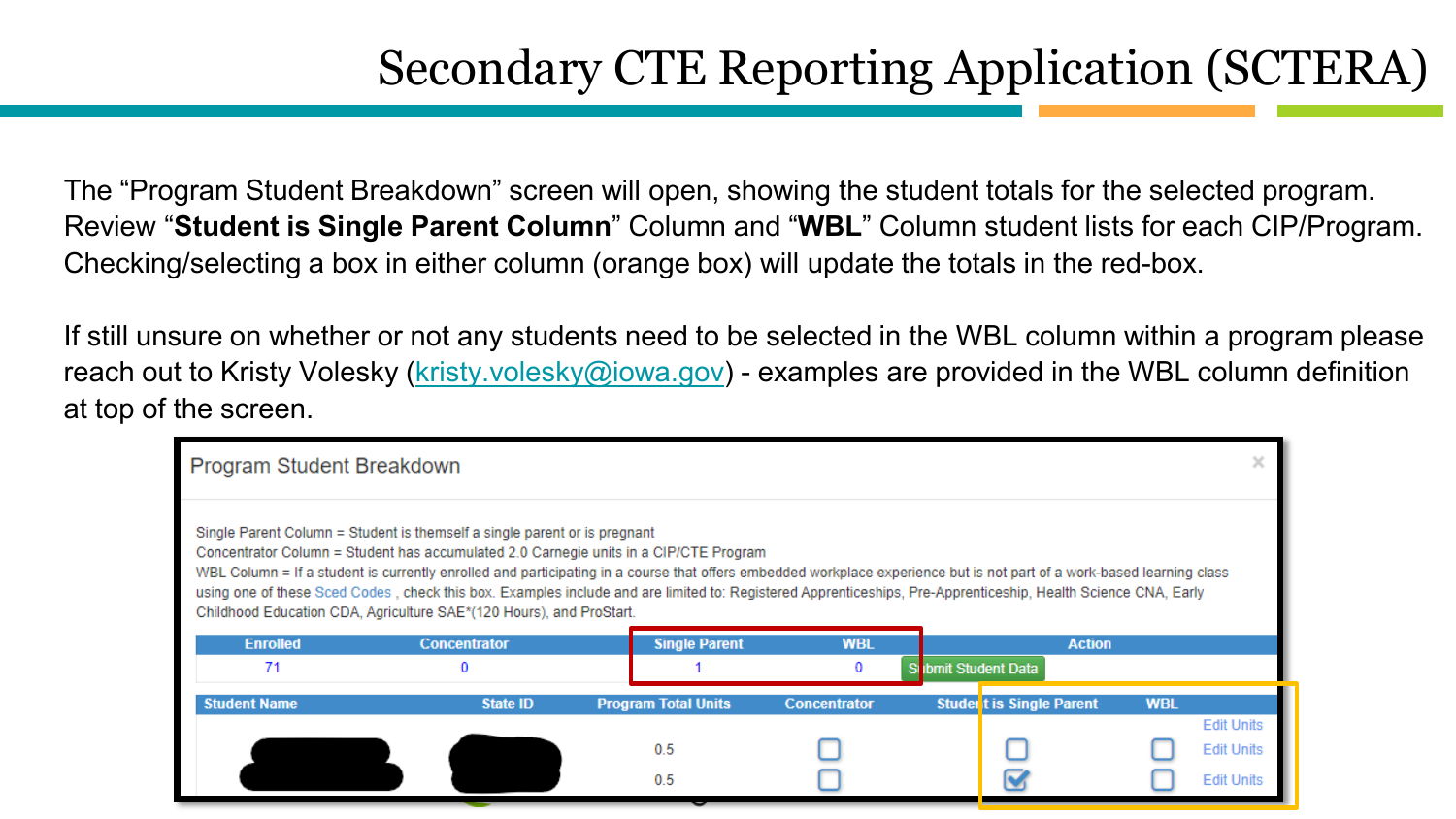After all student updates (single parent reporting; non-unit WBL) are completed, click on the green **Submit Student Data** button

| Program Student Breakdown |                                                                                                                                                                                                                                           |                            |                     |                                                                                                                                                                                                                                                                                                                                         |            |                   |
|---------------------------|-------------------------------------------------------------------------------------------------------------------------------------------------------------------------------------------------------------------------------------------|----------------------------|---------------------|-----------------------------------------------------------------------------------------------------------------------------------------------------------------------------------------------------------------------------------------------------------------------------------------------------------------------------------------|------------|-------------------|
|                           | Single Parent Column = Student is themself a single parent or is pregnant<br>Concentrator Column = Student has accumulated 2.0 Carnegie units in a CIP/CTE Program<br>Childhood Education CDA, Agriculture SAE*(120 Hours), and ProStart. |                            |                     | WBL Column = If a student is currently enrolled and participating in a course that offers embedded workplace experience but is not part of a work-based learning class<br>using one of these Sced Codes, check this box. Examples include and are limited to: Registered Apprenticeships, Pre-Apprenticeship, Health Science CNA, Early |            |                   |
| <b>Enrolled</b>           | <b>Concentrator</b>                                                                                                                                                                                                                       | <b>Single Parent</b>       | <b>WBL</b>          | <b>Action</b>                                                                                                                                                                                                                                                                                                                           |            |                   |
| 71                        | 0                                                                                                                                                                                                                                         |                            | 0                   | <b>Submit Student Data</b>                                                                                                                                                                                                                                                                                                              |            |                   |
| <b>Student Name</b>       | State ID                                                                                                                                                                                                                                  | <b>Program Total Units</b> | <b>Concentrator</b> | <b>Student is Single Parent</b>                                                                                                                                                                                                                                                                                                         | <b>WBL</b> |                   |
|                           |                                                                                                                                                                                                                                           |                            |                     |                                                                                                                                                                                                                                                                                                                                         |            | <b>Edit Units</b> |

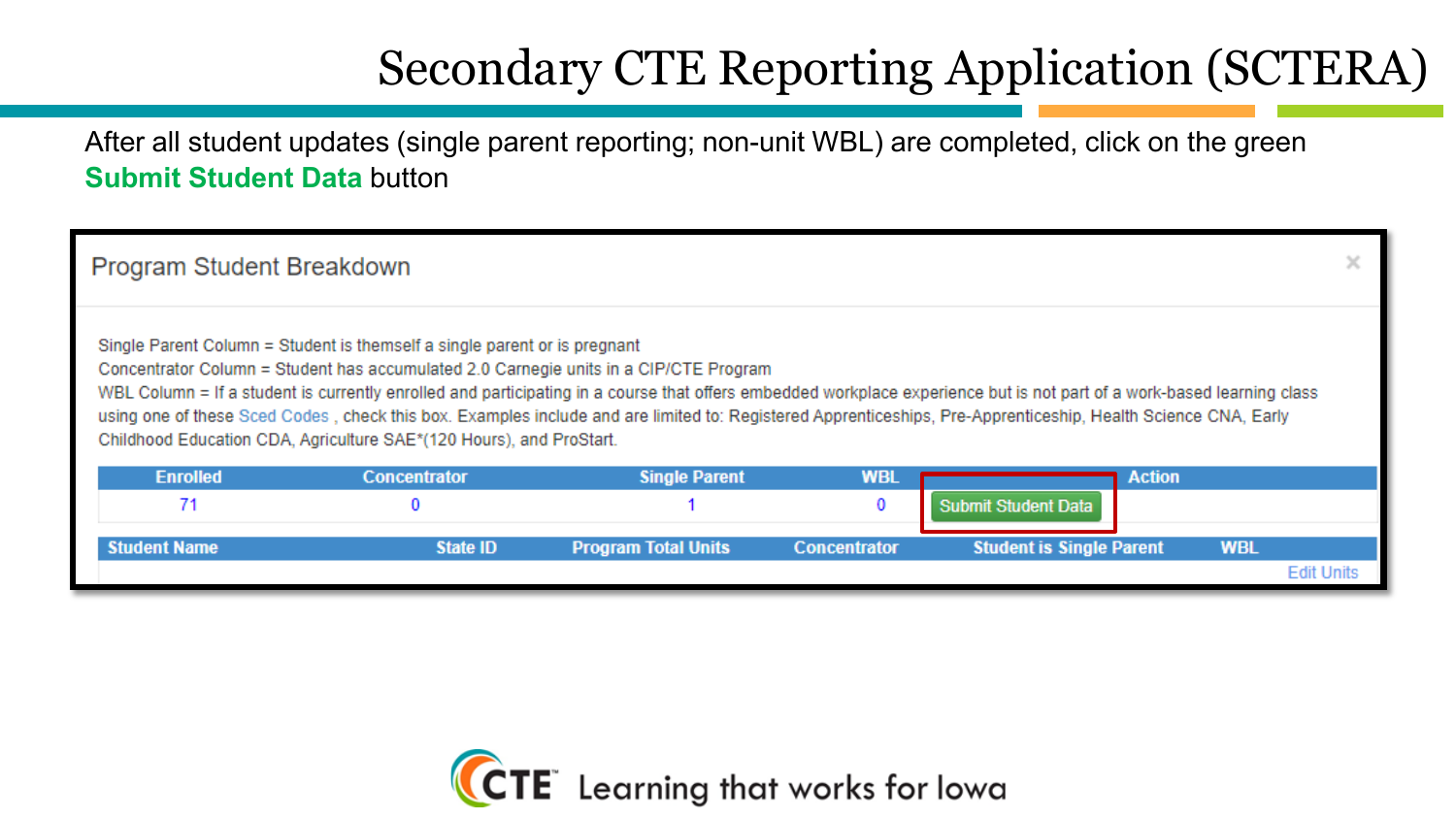The submit button will turn yellow indicating the students are submitted and under final review by the DE Consultant. An e-mail will be sent to the district contact with this information. Click on red **return** to get back to the Program screen. The Student ICON on the Program screen will also turn yellow.



Once the DE Consultant reviews the Student Data, the Student ICON will turn blue. If there are questions, the DE consultant will contact the district either by phone or e-mail.



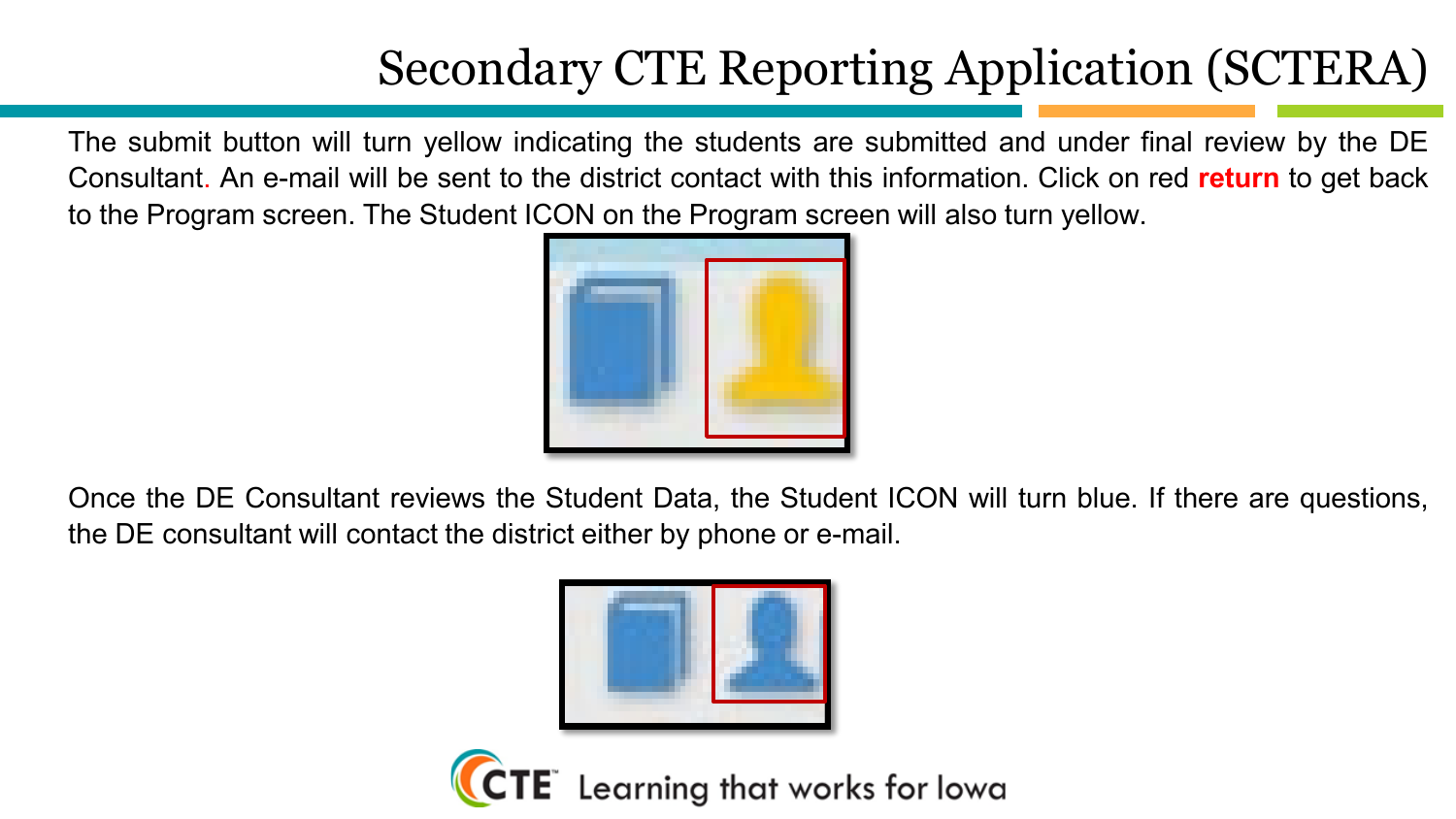#### **Double-cheking/Completing the Program of Study/Linkage Information**

Click the Chain Link ICON on the Program screen to open the Program of Study screen. This screen needs to be completed for all programs and can be completed at any time from January 1 – to June 15. If completed previously, please review it for accuracy or updates.

| Agriculture, Food and Natural Resources                         | Agriculture, Food and Natural Resources    |            | 0101000000 Agricultural Business and Management. 4.00 |      |  |
|-----------------------------------------------------------------|--------------------------------------------|------------|-------------------------------------------------------|------|--|
| Applied Sciences, Technology, Engineering, and<br>Manufacturing | Architecture and Construction              |            | 4699000000 CONSTRUCTION TRADES                        | 4.00 |  |
| Business, Finance, Marketing and Management                     | Business, Management and<br>Administration |            | 5201010000 Business/Commerce, General.                | 3.50 |  |
| <b>Human Services</b>                                           | <b>Human Services</b>                      | 1901000000 | <b>FAMILY AND CONSUMER SCIENCES</b>                   | 3.50 |  |

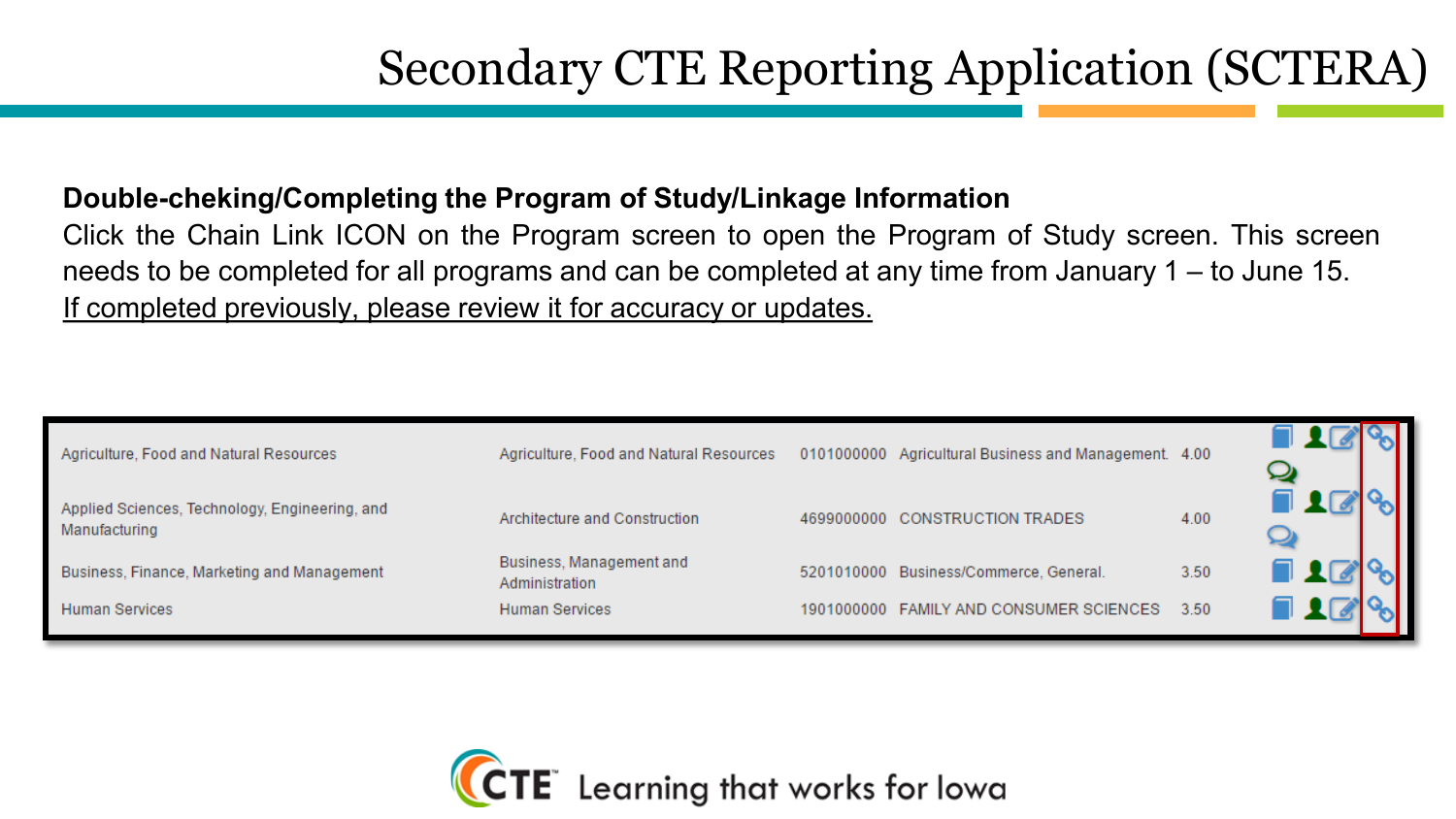Select the college(s) that the program is linked to and enter the college program name (not the department, but the PROGRAM) that the district program is linked to. If none, choose "No College Selected." The district can also enter any comments regarding the POS. Click the green "**Save"** button when completed. Programs of Study (POS) are reviewed during the Perkins Monitoring Process and through the Perkins Grant.

|                                             |                                                                                                                                                                                                                                                                                                                                                                                                                                   | <b>Ga Patricia i nieben</b><br>Portal<br>Logout |                         |                    |
|---------------------------------------------|-----------------------------------------------------------------------------------------------------------------------------------------------------------------------------------------------------------------------------------------------------------------------------------------------------------------------------------------------------------------------------------------------------------------------------------|-------------------------------------------------|-------------------------|--------------------|
| Year: 2015<br><b>District:</b><br>District: |                                                                                                                                                                                                                                                                                                                                                                                                                                   |                                                 | <b>Program of Study</b> |                    |
| Programs>Program of Study                   |                                                                                                                                                                                                                                                                                                                                                                                                                                   |                                                 |                         | <b>DE Contacts</b> |
|                                             |                                                                                                                                                                                                                                                                                                                                                                                                                                   | Agricultural Business and Management.           |                         |                    |
| College                                     | No College Selected                                                                                                                                                                                                                                                                                                                                                                                                               | College                                         | $\checkmark$            |                    |
|                                             | Des Moines Area Community College<br>College Program Name Eastern Iowa Community College District<br><b>Ellsworth Community College</b><br>Hawkeye Community College                                                                                                                                                                                                                                                              | College Program Name                            |                         |                    |
|                                             | Indian Hills Community College<br>Iowa Central Community College<br>lowa Lakes Community College<br>Iowa Western Community College<br>Kirkwood Community College<br>Marshalltown Community College<br>North Iowa Area Community College<br>Northeast Iowa Community College-Calmar<br>Northwest lows Community College<br>Southeastern Community College<br>Southwestern Community College<br>Western Iowa Tech Community College | Comments<br>Save<br>Cancel                      |                         |                    |
|                                             |                                                                                                                                                                                                                                                                                                                                                                                                                                   |                                                 |                         |                    |

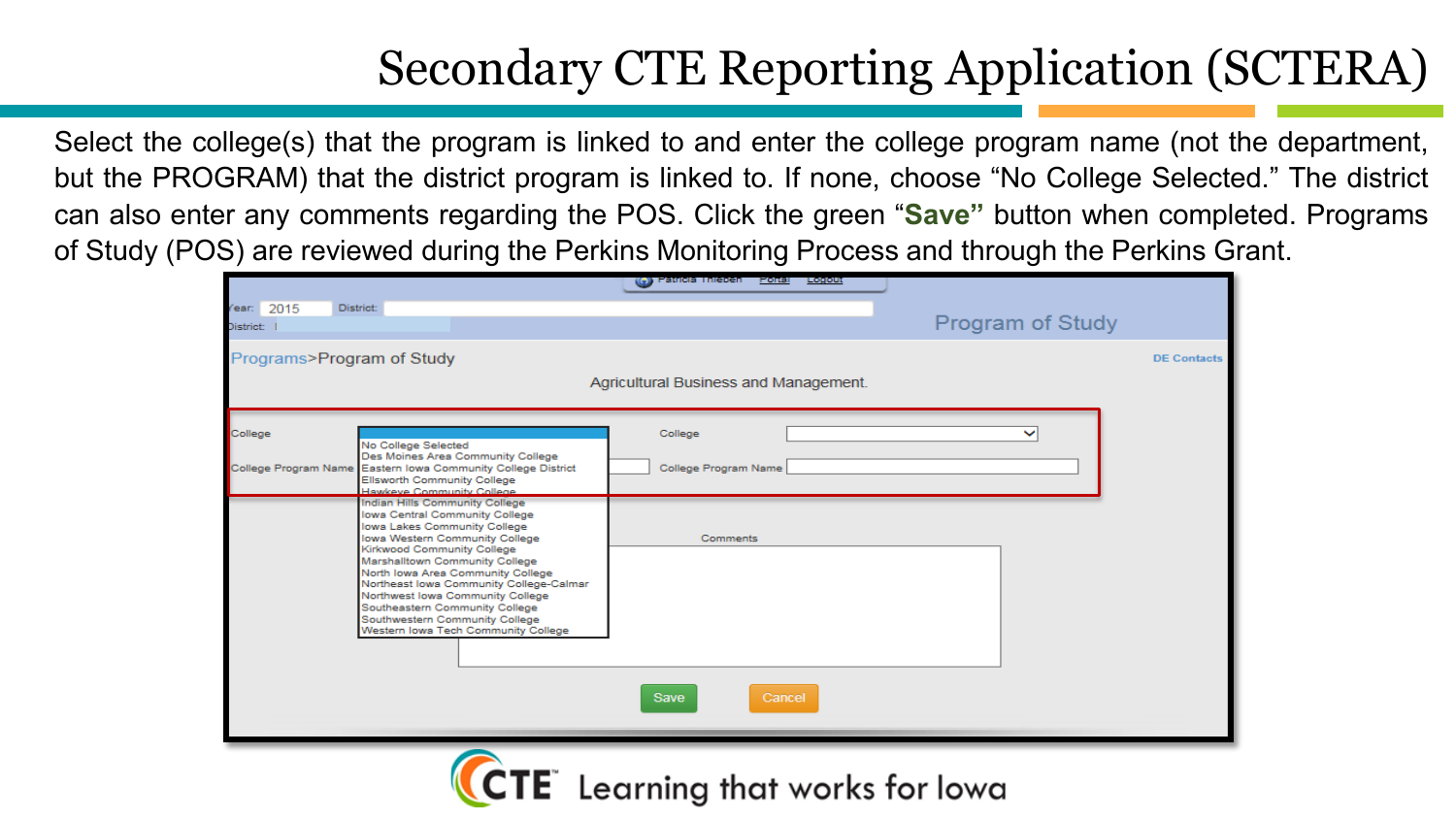- Secondary CTE Reporting Application (SCTERA) Resources
- [Secondary CTE Reporting Application Handbook](https://educateiowa.gov/documents/technical-assistance-cte/2021/12/secondary-cte-reporting-application-handbook) Spring collection starts on p. 15.
- [SCTERA Webinar Recording](https://www.youtube.com/watch?v=lmsgirQyq_4)
- [FY22 SRI and SCTERA Connections Training Presentation](https://educateiowa.gov/documents/technical-assistance-cte/2022/01/fy22-sri-and-sctera-connections-training-presentation)
- [SCTERA Webinar FAQs](https://educateiowa.gov/documents/technical-assistance-cte/2021/12/sctera-webinar-faqs)
- [SCTERA Short Takes Video: Shared Courses and "INCLUDE"](https://www.youtube.com/watch?v=dYjoem2uoMM&feature=youtu.be) (3:59)
- [SCTERA Short Takes Video: Courses NOT Tied to a Program](https://www.youtube.com/watch?v=ZEr358WqxCc&feature=youtu.be) (5:37)